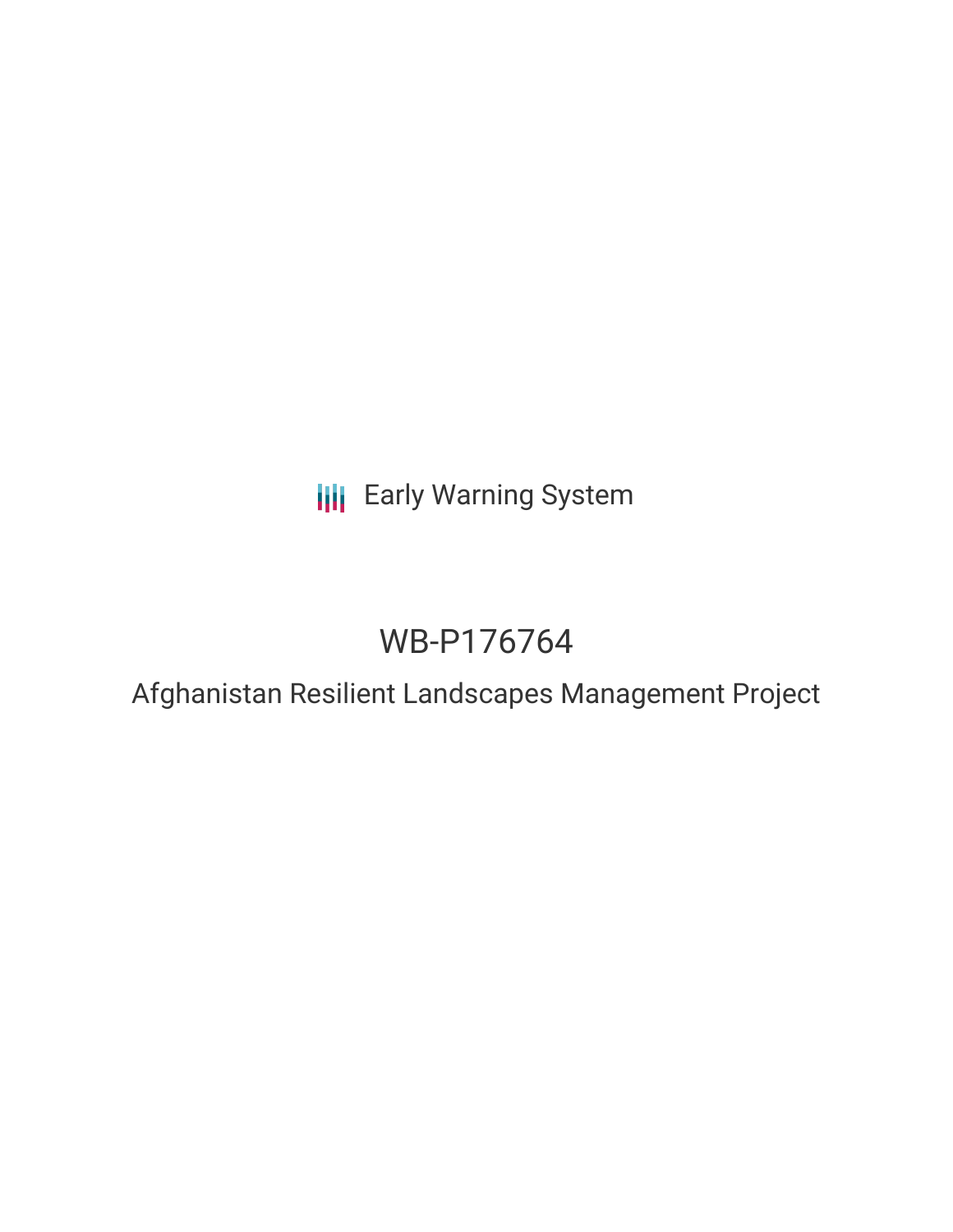

#### **Quick Facts**

冊

| <b>Countries</b>               | Afghanistan                                       |
|--------------------------------|---------------------------------------------------|
| <b>Financial Institutions</b>  | World Bank (WB)                                   |
| <b>Status</b>                  | Pipeline                                          |
| <b>Bank Risk Rating</b>        |                                                   |
| <b>Voting Date</b>             | 2022-07-25                                        |
| <b>Sectors</b>                 | Agriculture and Forestry, Climate and Environment |
| <b>Investment Amount (USD)</b> | \$100.00 million                                  |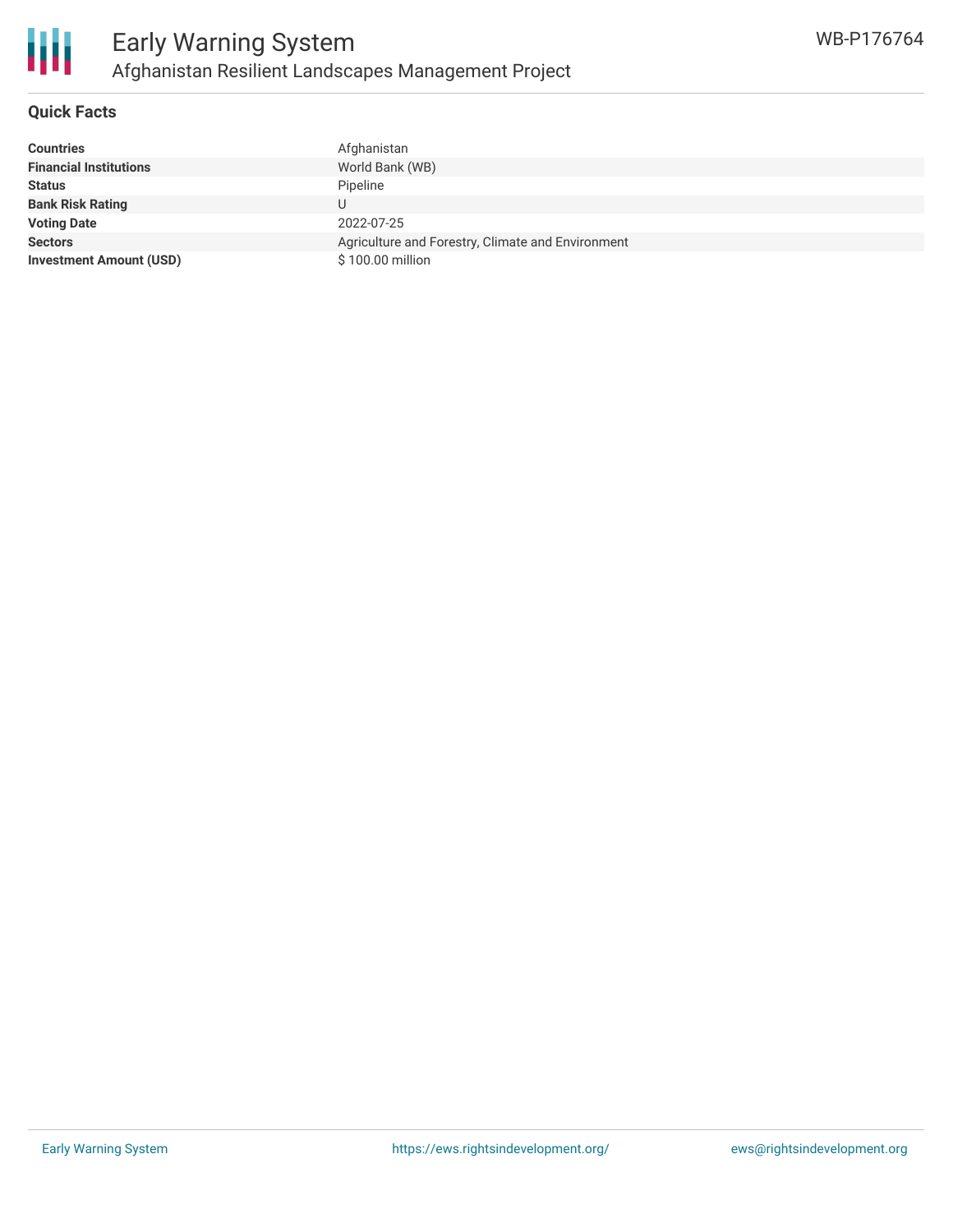

## **Project Description**

The proposed Project Development Objective (PDO) is to increase adoption of landscape restoration practices by rural communities in selected provinces and promote collaboration with Central Asia countries on transboundary landscape restoration. By the time of disclosure of information by bank, there is no proper information is available.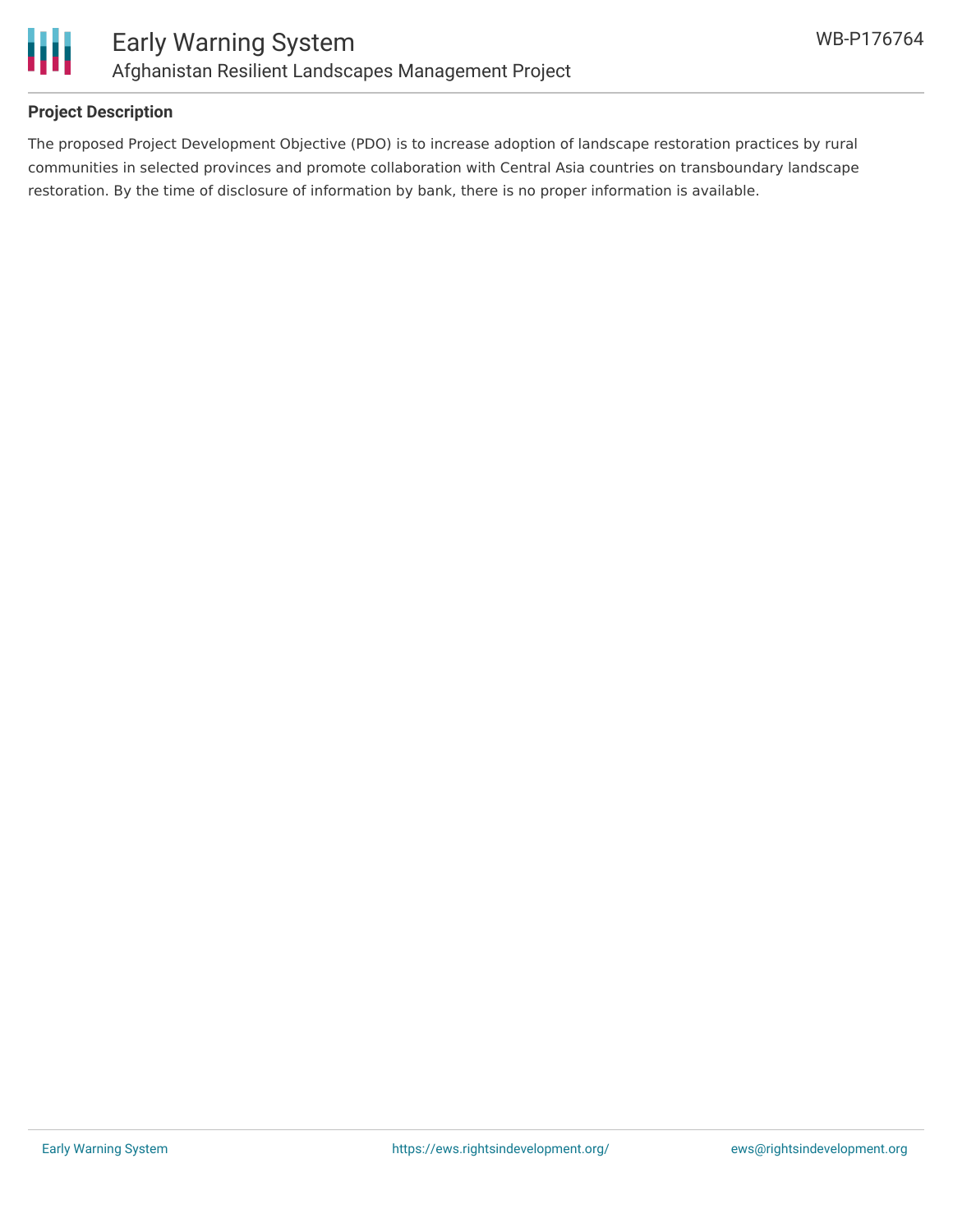

## **Investment Description**

World Bank (WB)